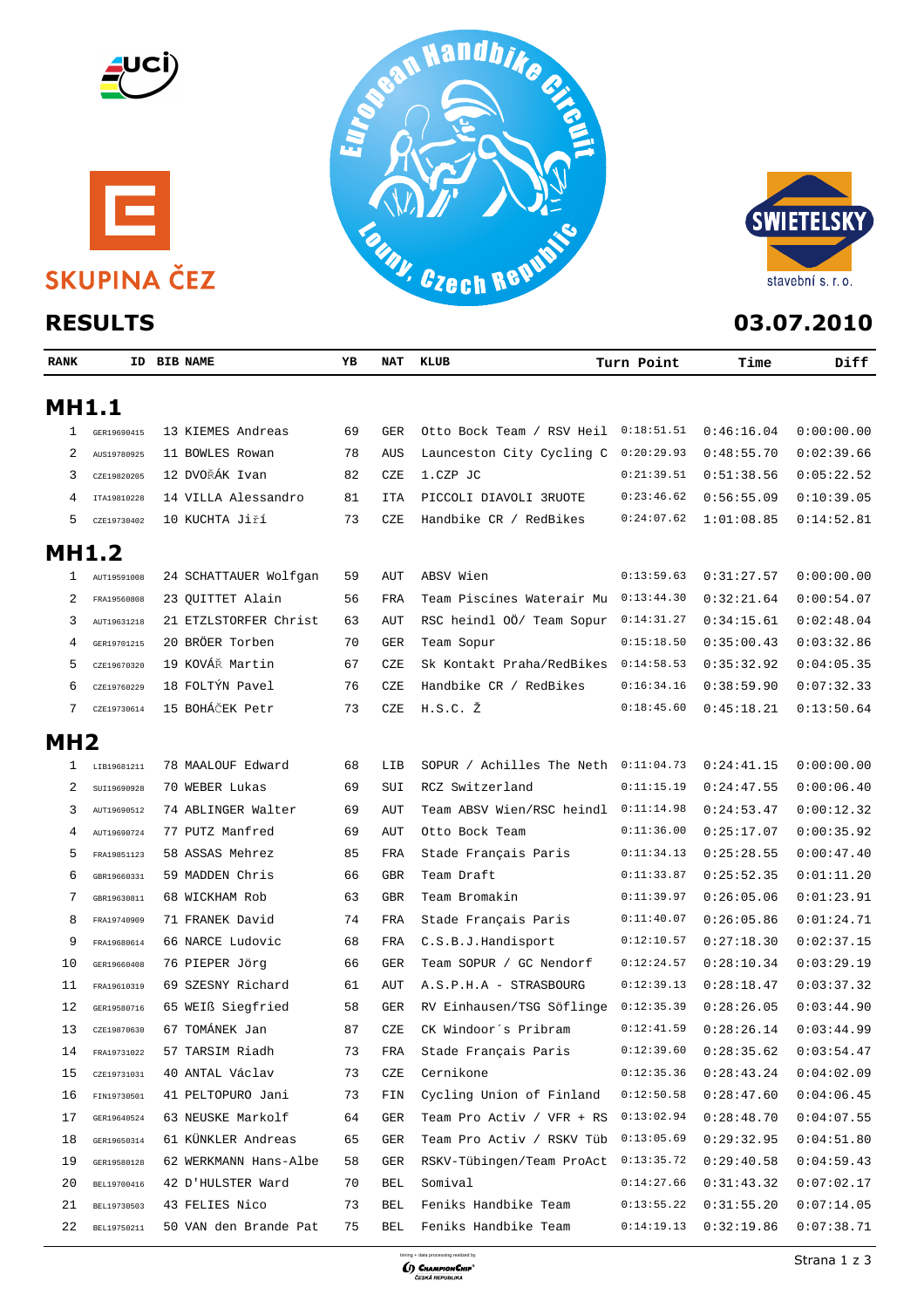







| <b>RANK</b>     |             | ID BIB NAME                       | ΥB | NA T       | KLUB                                 | Turn Point | Time       | Diff       |
|-----------------|-------------|-----------------------------------|----|------------|--------------------------------------|------------|------------|------------|
| 23              | GER19650903 | 49 EPTING Thomas                  | 65 | <b>GER</b> | Team Pro Activ/RSKV Tübin 0:14:36.22 |            | 0:32:28.22 | 0:07:47.07 |
| 24              | CZE19540905 | 47 HRABICA Petr                   | 54 | CZE        | Handbike CR                          | 0:14:45.24 | 0:33:16.30 | 0:08:35.15 |
| 25              | GBR19720405 | 54 POOLMAN Marc                   | 72 | <b>GBR</b> | Handcycling Association U 0:14:48.49 |            | 0:34:09.01 | 0:09:27.86 |
| 26              | HUN19580719 | 48 LEGEZA György                  | 58 | <b>HUN</b> | Blue Scorpions MC                    | 0:14:55.59 | 0:34:40.07 | 0:09:58.92 |
| 27              | CZE19780715 | 52 LIŠKA Radim                    | 78 | CZE        | Handbike CR                          | 0:16:53.51 | 0:37:42.50 | 0:13:01.35 |
| 28              | FRA19610912 | 60 MOYSES Patrick                 | 61 | FRA        | Team SOPUR / Piscines Wat 0:15:49.72 |            | 0:38:48.18 | 0:14:07.03 |
| MH <sub>3</sub> |             |                                   |    |            |                                      |            |            |            |
| 1               |             | GER19770812 102 MERKLEIN Vico     | 77 | <b>GER</b> | TEAM SOPUR/GC Nendorf                | 0:10:45.84 | 0:23:42.48 | 0:00:00.00 |
| 2               |             | FRA19650923 106 JEANNOT Joel      | 65 | FRA        | CCP DORDOGNE                         | 0:10:50.31 | 0:24:00.18 | 0:00:17.70 |
| 3               |             | GER19640317 100 JEFFRÉ Bernd      | 64 | <b>GER</b> | Team Germany                         | 0:10:52.80 | 0:24:00.31 | 0:00:17.83 |
| 4               | POL19750621 | 97 SKRZYPINSKI Arkadi             | 75 | POL        | Team Sopur / Vobis Start             | 0:11:11.35 | 0:25:10.02 | 0:01:27.54 |
| 5               | POL19570709 | 89 WANDACHOWICZ Zbign             | 57 | POL        | K.S.I. Start Szczecin                | 0:11:50.88 | 0:26:00.52 | 0:02:18.04 |
| 6               | SUI19760226 | 105 LIBANORE Athos                | 76 | SUI        | GP Ticino                            | 0:11:53.99 | 0:26:38.30 | 0:02:55.82 |
| 7               |             | AUT19640613 101 DOLLESCHAL Klaus  | 64 | AUT        | ABSV Wien / VSC Villach              | 0:12:05.15 | 0:26:53.57 | 0:03:11.09 |
| 8               | CZE1981018  | 91 BÍZA Stanislav                 | 81 | CZE        | Handbike CR                          | 0:12:19.12 | 0:27:03.39 | 0:03:20.91 |
| 9               | FRA19700102 | 94 CORONT Ducluzeau D             | 70 | <b>FRA</b> | csbj scod rat                        | 0:12:14.53 | 0:27:04.46 | 0:03:21.98 |
| 10              |             | SVK19640703 103 KUKLA Daniel      | 64 | <b>SVK</b> | SZTPS/Handbike Team Slova 0:12:26.14 |            | 0:27:11.63 | 0:03:29.15 |
| 11              | CZE19750308 | 95 ŠVEHLA Zbyněk                  | 75 | CZE        | SK Kontakt Prague                    | 0:12:33.71 | 0:27:23.06 | 0:03:40.58 |
| 12              | NED19590710 | 104 STRIJKER Freek                | 59 | <b>NED</b> | GSC Emmen RRCN                       | 0:12:25.25 | 0:27:57.68 | 0:04:15.20 |
| 13              | SVK19630814 | 96 SELINGA Peter                  | 63 | <b>SVK</b> | Handbike Team Slovakia /             | 0:12:55.77 | 0:28:19.10 | 0:04:36.62 |
| 14              | GER19580426 | 92 HIEBL Rudolf                   | 58 | <b>GER</b> | SV Eintr. Oberdietfurt /             | 0:13:07.29 | 0:29:01.16 | 0:05:18.68 |
| 15              | CZE19730831 | 82 ŠULC Miroslav                  | 73 | CZE        | Handbike ČR                          | 0:13:20.25 | 0:29:09.38 | 0:05:26.90 |
| 16              | CZE19661206 | 79 MOŠNIČKA Tomáš                 | 66 | CZE        | CK WINDOOR'S Příbram                 | 0:13:04.69 | 0:29:19.21 | 0:05:36.73 |
| 17              | CZE19820527 | 90 PETŘVALSKÝ Dušan               | 82 | CZE        | Handbike ČR                          | 0:13:30.64 | 0:29:28.93 | 0:05:46.45 |
| 18              | AUT19550104 | 99 MAREK Wilhelm                  | 55 | AUT        | ÖAMTC RMC Bad Großperthol 0:13:14.55 |            | 0:29:51.94 | 0:06:09.46 |
| 19              | GER19540209 | 93 WENDLAND Hans-Theo             | 54 | <b>GER</b> | RSV-Herbolzheim                      | 0:13:56.58 | 0:30:01.53 | 0:06:19.05 |
| 20              | CZE19750607 | 81 FABIÁN Radoslav                | 75 | CZE        | Handbike CR                          | 0:13:34.40 | 0:30:34.74 | 0:06:52.26 |
| 21              | AUT19541222 | 87 PETER Christian                | 54 | AUT        | ABSV Wien                            | 0:14:16.34 | 0:31:38.84 | 0:07:56.36 |
| 22              | FRA19581213 | 84 HERY Patrick                   | 58 | FRA        | Stade Français Paris                 | 0:14:29.01 | 0:33:04.96 | 0:09:22.48 |
| 23              | GER19600609 | 83 JÜRGELEIT Andreas              | 60 | GER        | RSKV Team-ProActiv                   | 0:14:37.31 | 0:33:19.91 | 0:09:37.43 |
| 24              | OMN19751108 | 88 ALSAADI Ali                    | 75 | OMN        | alain club for the disabl 0:15:05.34 |            | 0:33:37.43 | 0:09:54.95 |
| 25              |             | SVK19760721 86 KUCHAŘ René        | 76 | <b>SVK</b> | Handbiketeam Slovakia                | 0:15:34.60 | 0:35:45.96 | 0:12:03.48 |
| MH4             |             |                                   |    |            |                                      |            |            |            |
| 1               |             | SUI19580402 108 NIETLISPACH Franz | 58 | SUI        | Carbonbike.ch / RCZ                  | 0:12:48.81 | 0:28:27.86 | 0:00:00.00 |
| 2               |             | SUI19620226 109 EBERLE Walter     | 62 | SUI        | carbonbike.ch / RCZürich             | 0:13:33.79 | 0:29:29.45 | 0:01:01.59 |
| 3               |             | NED19731124 107 SNIPPE Seine      | 73 | NED        | Achilles The Netherlands             | 0:16:01.30 | 0:35:07.15 | 0:06:39.29 |
|                 |             |                                   |    |            |                                      |            |            |            |